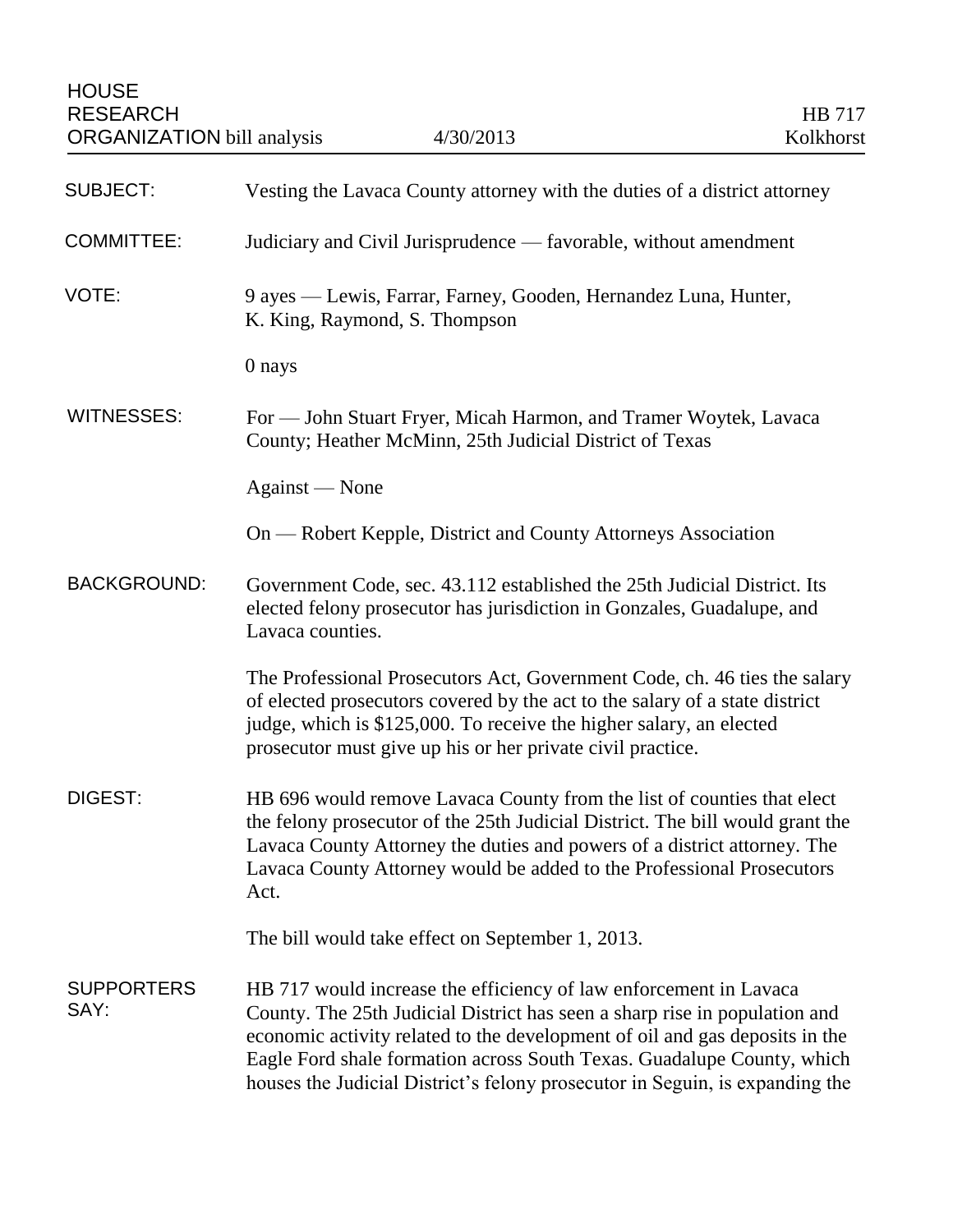## HB 717 House Research Organization page 2

most, as the city of San Antonio spreads east. The increase in population and the oil and gas boom has led to an increase in crime in the district.

The current prosecutor is too far away and too focused outside of Lavaca to fully attend to the county's needs. This has resulted in too many suspects released from the county jail after 90 days because no timely indictment has been made. Lavaca County saw an 81 percent increase in felony cases in fiscal 2012, a year in which it had 78 active felony cases. In comparison, Guadalupe County had 713 active cases in district courts, so the local felony prosecutor, as a matter of efficiency, must focus attention on Guadalupe County. Lavaca County does not have enough cases to merit full-time attention, and it is expensive for the prosecutors and investigators in Seguin to make the three-hour round trip to the Lavaca County courthouse in Halletsville. Having a local full-time felony prosecutor would improve efficiency and the speed with which cases were prosecuted, justifying the small additional cost in the fiscal note.

There is precedent for granting the county attorney the same duties as a district attorney. Lavaca County would be among 27 other counties in which a county attorney has been granted the authority to perform the duties of a district attorney.

The Legislature historically has added felony prosecutor offices to the Professional Prosecutors Act when the prosecutor has requested it. The exception was when the 82nd Legislature did not move two prosecutors into the act because of a lack of funding for spending increases. Since the state has seen a dramatic increase in revenue, it can afford to add the Lavaca County Attorney's Office to the Professional Prosecutors Act, especially with the corresponding benefits to law and order. Finally, there are counties with smaller felony dockets that have prosecutors under the professional prosecutor's act.

**OPPONENTS** SAY: HB 717 would be an inefficient use of state and local funds. Lavaca County is too small to warrant its own felony prosecutorial staff. Including Lavaca County within the 25th Judicial District's prosecutorial resources is the most responsible use of public funds. According to the fiscal note, the bill would cost the state \$184,334 in general revenue and \$124,262 from the judicial fund through the biennium.

## NOTES: A related bill, HB 696, by Kleinschmidt, would remove Gonzales County from the 25th Judicial district and would vest its county attorney with the